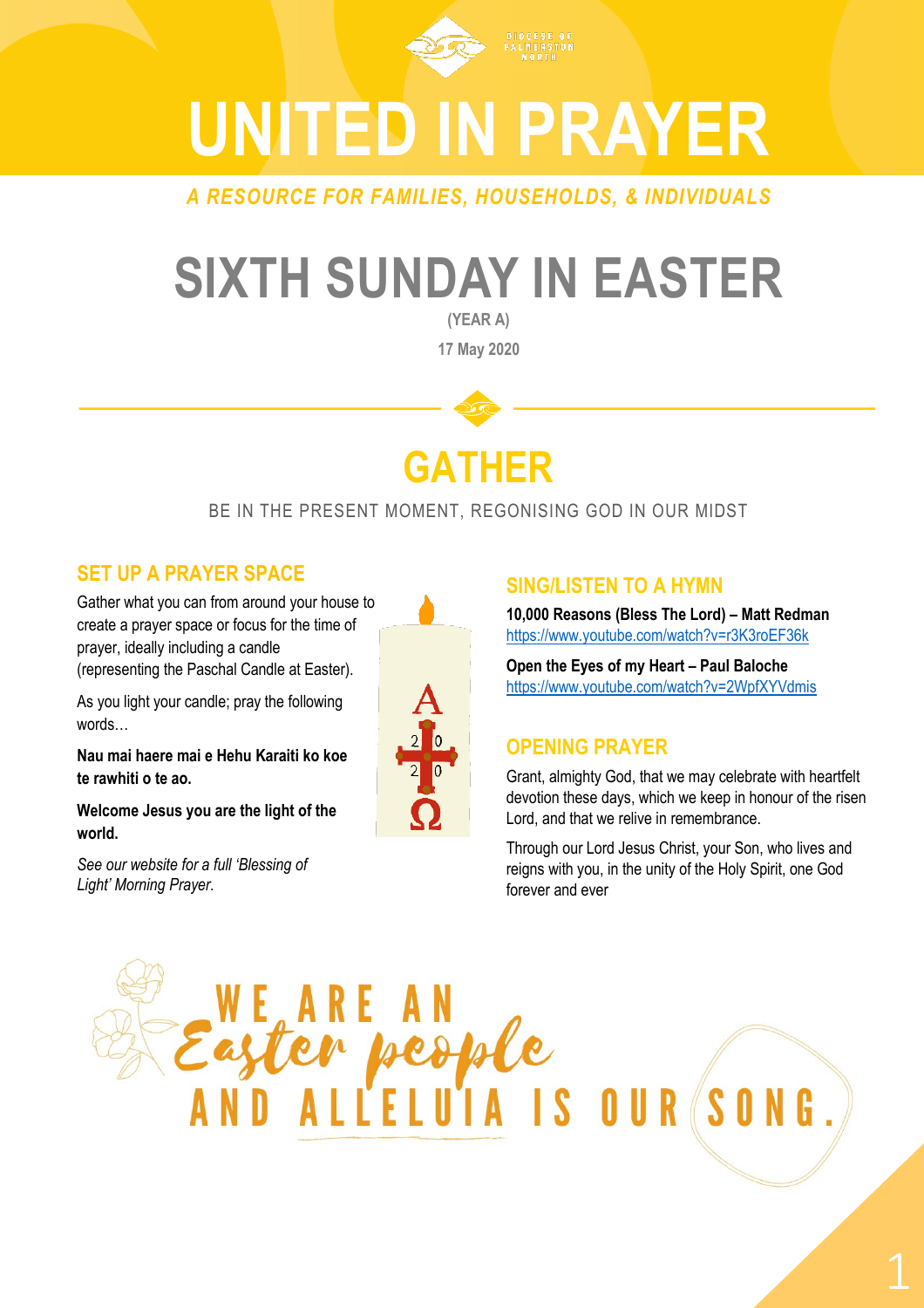

**Here you will find references for this weekend's readings.**

**While we cannot physically gather for Mass, the Word of God is what can nourish us.** 

## **THIS WEEKS READINGS**

Open a Bible or vist [universalis.com](https://universalis.com/mass.htm) to find the readings.

**FIRST READING: Acts 8:5-8, 14-17** *They laid hands on them, and they received the Holy Spirit*

**RESPONSORIAL PSALM 66:1-3, 4-5, 6-7, 16, 20** *Let all the earth cry out to God with joy.*

You can pray the Psalm by listening along to it sung [here.](https://www.youtube.com/watch?v=QvjjUQp3Q5k)

**SECOND READING: 1 Peter 3:15-18** *In the body he was put to death, in the spirit he was raised to life*



#### **GOSPEL: John 14:15-21**

*I shall ask the Father and he will give you another Advocate*

Jesus said to his disciples:

'If you love me you will keep my commandments. I shall ask the Father, and he will give you another Advocate to be with you for ever, that Spirit of truth whom the world can never receive since it neither sees nor knows him; but you know him, because he is with you, he is in you. I will not leave you orphans;

I will come back to you. In a short time the world will no longer see me; but you will see me, because I live and you will live. On that day you will understand that I am in my Father and you in me and I in you. Anybody who receives my commandments and keeps them will be one who loves me; and anybody who loves me will be loved by my Father, and I shall love him and show myself to him.'

## VE YOU ANOTHER YOU FORENER.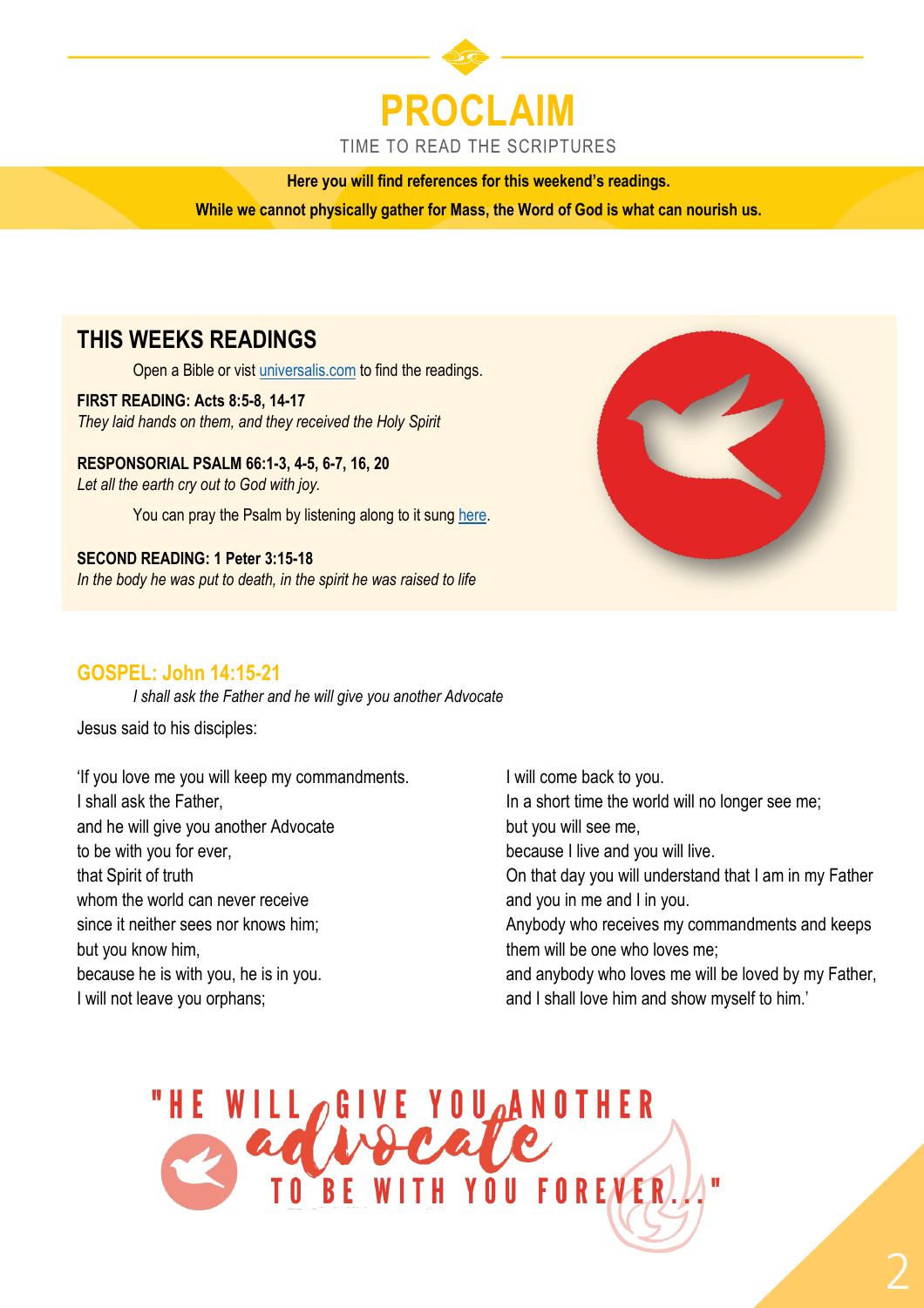

**This section of the prayer resource is designed to be adapted for people depending on who and how you are gathering to pray. This week you can find reflections for children and for everyone.**

## **1. FOR CHILDREN**

**2. FOR EVERYONE**

## **1. FOR CHILDREN**

Jesus is trying to prepare his disciples for what is coming next – his death on the cross and his rising again.

#### **Can you remember some of what he tells the disciples?**

He tells them that if they love him, they must keep his commandments.

#### **Can you remember the commandments that Jesus has given us?**

Jesus asked us to love God and to love one another.

#### **How do you show your love for others? How do others show their love for you?**

It is often easy to show our love for those people who are close to us. We can be kind and generous to our friends, we can listen to our parents, carers and teachers. We can share with our brother or sister.

And they show their love for us by comforting us when we are upset, by looking after us and by sharing their things with us too.

But we are all God's children. God loves each and every one of us because we are special. And so we need to do our best to show our love to all people, not just those who are close by.

#### **How will you show your love for others, both here and around the world in the coming week?**



#### **Activity suggestions**

- Give children heart shapes cut out of paper or card (or ask them to cut out their own heart shape). Ask the children to write the name of someone they love on one side, and of someone who loves them on the other. Then under each name ask them to write or draw what they will do to show their love for these people in the coming week.
- Encourage children to write a prayer thanking God for all the people in the world that they love and who are important to them, asking God to bless them and watch over them. Ask the children to think about people they know and also all their brothers and sisters around the world in this prayer.
- Discuss as a family all that you have heard and thought about today. If they have written a prayer, ask them to say this together at home during the week, perhaps at bedtime. Ask them to do at least one thing that shows their love for others during the coming week.

*Adapted from CAFOD UK's Children's Liturgy Reflection*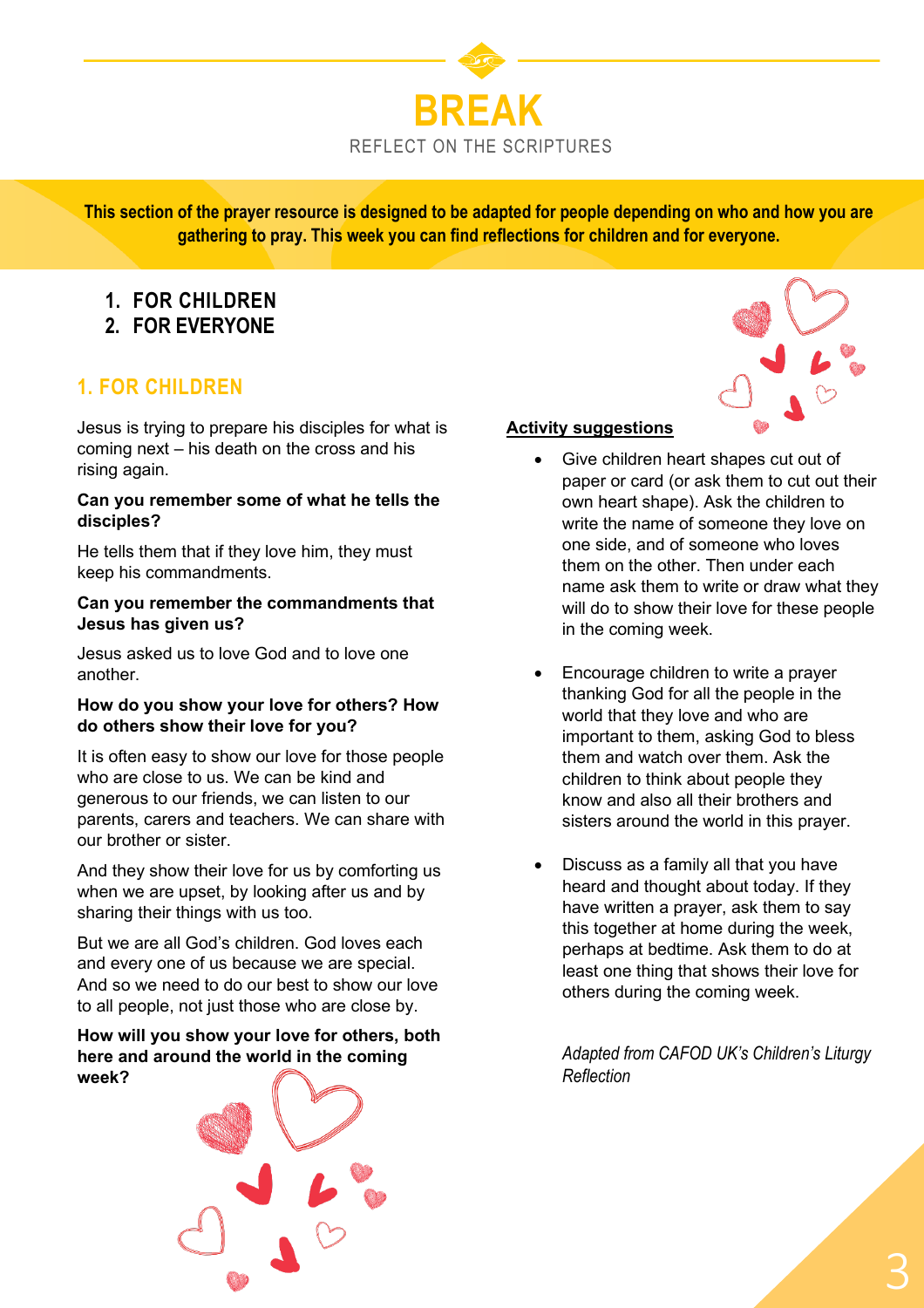

## **2. FOR EVERYONE**



As our celebration of the Easter season is coming to an end, our prayer today reminds us that Jesus remains with us though the Holy Spirit. The Holy Spirit who teaches us everything we need to know, reminds us of all that Jesus taught and brings us peace.

Our thoughts turn to the coming of the Spirit at Pentecost and this is foreshadowed in both the First Reading and in the Gospel. The Gospel in particular reminds us that the Christian life is not shaped by Jesus' absence but by God's abiding presence. In this time when we continue to be unable to physically receive the Sacrament of the Eucharist, we are reminded today that we are not alone and in particular, the Holy Spirit continues to be with us.

There is a theme also of preparation in today's Gospel. Jesus is preparing the disciples in advance for his absence so that they will continue to believe in him and not feel alone after his return to the Father.

At different times in our own lives we spend time preparing for things. During the past two months it has been difficult to know how to prepare for whatever comes next. The Alert Systems put in place to eliminate Covid-19 have meant constant change, even though the Government has done it's best to help us prepare at each stage.

This week we have been preparing to transition into Level 2 as a country. This probably means you have also personally been preparing in some way. Preparing to return to work, preparing to go back to school on Monday, preparing to be able to open business in a new way, preparing to be able to return to parks and café's in ways we haven't been able to or preparing to see loved one's who have been outside your bubble or in a different part of the country.

**Take a moment to think about what it has been like preparing for these or anything other situations this week as we prepared to transition into Level 2.** Alternatively, you might like to consider past moments of preparation that have been significant for you; maybe a holiday, a first day of school, a wedding, a new job. Consider too the ways you have been unable to prepare recently.

**How does it feel to think back on the ways you prepare for both small as well as more significant moments in your life? Why is it important that we are usually able to prepare for these moments?** 

Despite the transition to Level 2, there still remain many unknowns moving forward. This means that it is still difficult to feel we can prepare for what comes next. As a community of faith we also do not know when we will be able to gather to pray together in larger groups.

In a fortnight we will celebrate the feast of Pentecost. We do not know if we will be able to celebrate together, or how many of us will even be able to gather if we can. Despite this, we can still prepare our own hearts and join with those closest to us to welcome the Holy Spirit at Pentecost.

Think about how you (and your family) can prepare for this important feast day. Pentecost, when we celebrate the coming of the Holy Spirit, is an important day for the church – our birthday! It is also an important day for the Diocese of Palmerston North as we are consecrated to the Holy Spirit. **You might like to write down some ways you would like to prepare for this feast day.** Over the next few weeks, some ways we can unite together in prayer across the Diocese of Palmerston North will be made available.